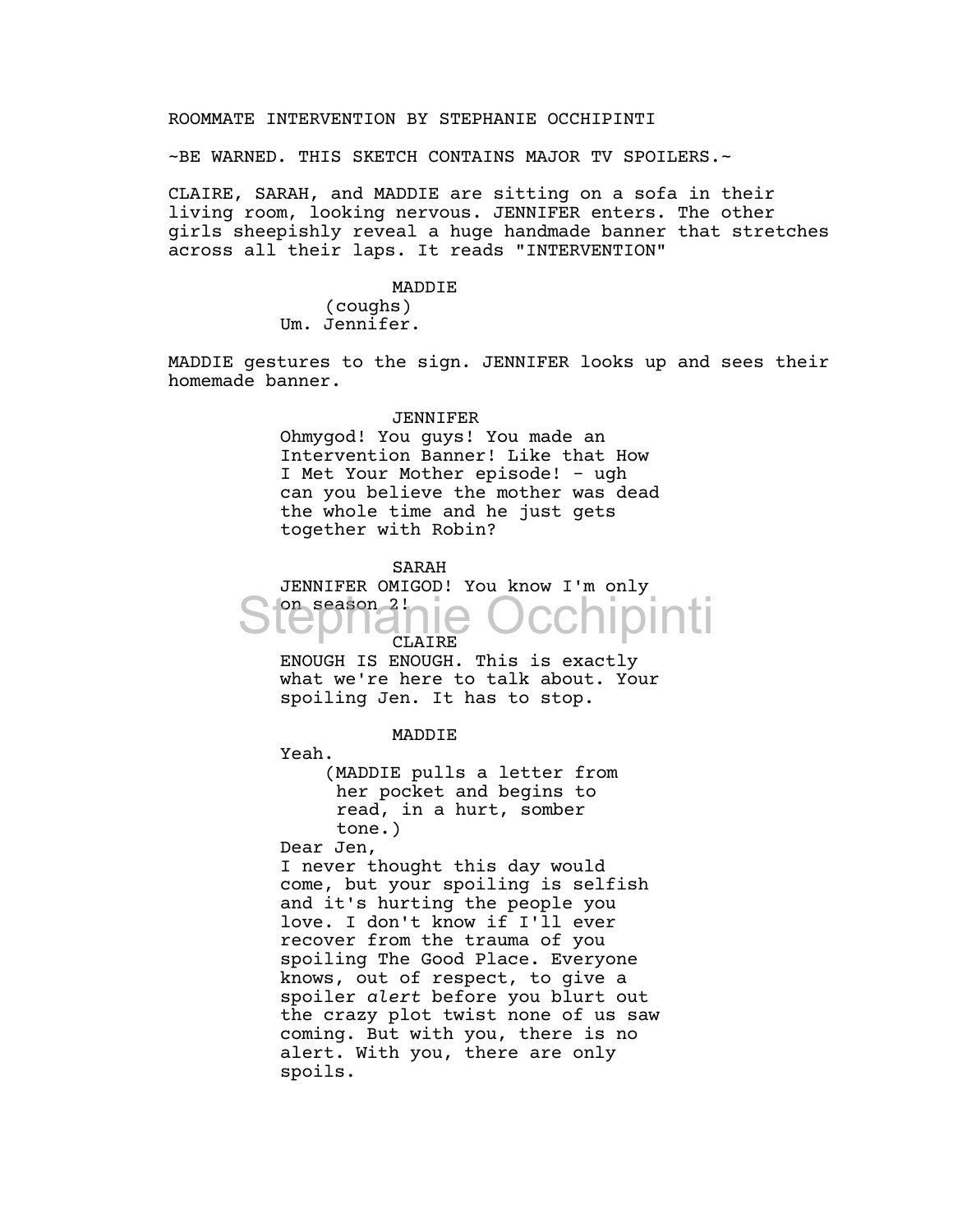SARAH

(Cutting MADDIE off) You ruined Gossip Girl!

JENNIFER

Gossip DAN.

CLAIRE

STOP THAT. What's next? I just started LOST, do I have to worry about that too?

JENNIFER Don't bother, they're dead the whole time.

SARAH JENNIFER!!!! WHEN WILL IT END. (buries her face in tears)

MADDIE Uhhhh... I still have more letter to read.

CLAIRE

(Cutting MADDIE off) It's like you don't even realize S It's like you don't even realize<br>
you're doing it anymore. You're not *you* when you're spoiling.

Jennifer sits slowly in the intervention-ee chair they've set up for her. She begins to accept the reality of her affliction.

> JENNIFER I-I don't know what to say. Something comes over me; I can't control it.

SARAH (raising hand) I'd like to say something.

JENNIFER Yes, Sarah. Go ahead.

> SARAH (reading)

Jennifer - you're spoiling is not cute. It is ruining my life. (MORE)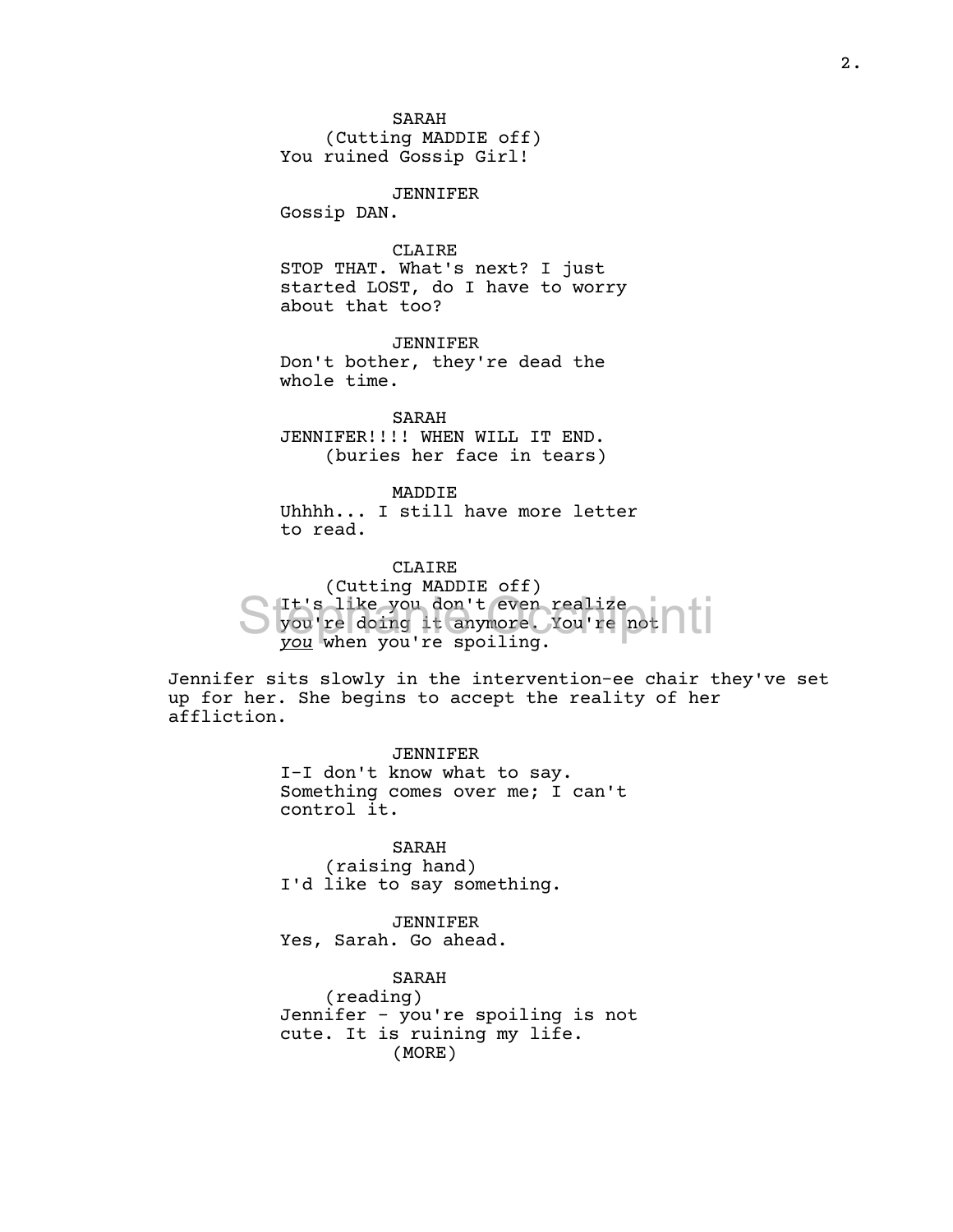### SARAH (CONT'D)

I don't know if you think it's impressive that you've managed to watch every TV show start-to-finish before I can even finish a season, but no one is impressed. I can't enjoy TV when I'm worried about where you are, if I'm safe, or if the next time I turn a corner you'll be there to tell me who the next Bachelor is going to be.

JENNIFER BUT EVERYONE KNOWS ITS GOING TO BE -

CLAIRE JEN NO! NO!

CLAIRE leaps out of her seat and tackles JENNIFER before she can finish the thought.

> JENNIFER CLAIRE OH MY GOD.

CLAIRE I'M SAVING YOU FROM YOURSELF. JENNIFER Stephanier Occhipinti TIME!!!!

CLAIRE Enough is enough!!

Claire and Jennifer are battling it out, it's mildly pathetic but they're really trying. Claire finally manages to stuff Jennifer's scarf in her mouth, effectively gagging her.

> CLAIRE (CONT'D) That's for telling me Hedwig dies. (Jennifer submits)

MADDIE (revealing another piece of parchment) I didn't want to have to do this. But I found this in your room. (passes it around)

SARAH Oh my god. Jennifer, it's worse than we thought.